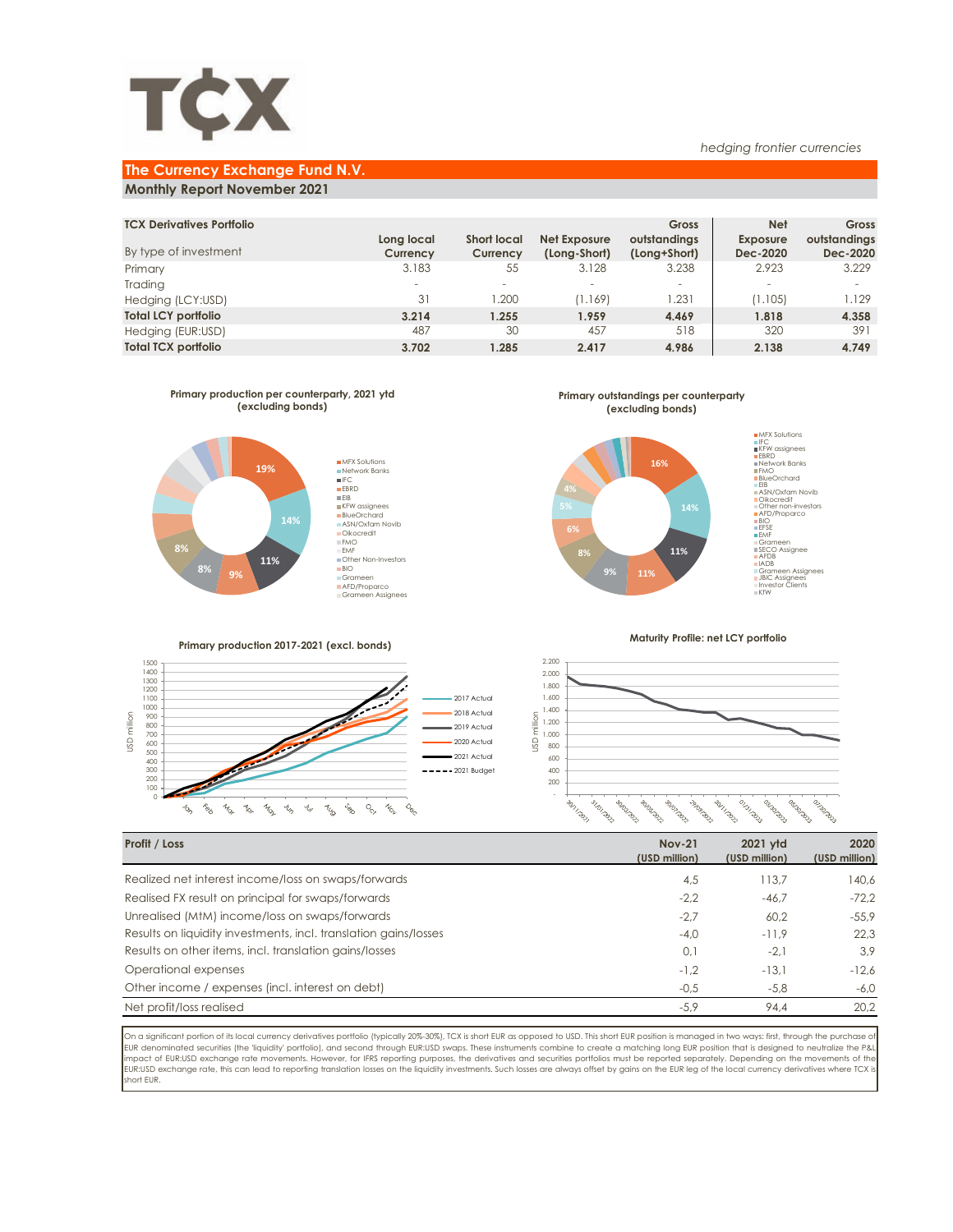

## *hedging frontier currencies*

# **The Currency Exchange Fund N.V.**

**Monthly Report November 2021**



## **TCX Net Asset Value per A-Share**

| <b>NAV performance</b>           | <b>Nov-21</b><br>(USD million) | 2021 vtd<br>(USD million) | <b>Nov-21</b><br>(USD/share) |
|----------------------------------|--------------------------------|---------------------------|------------------------------|
|                                  |                                |                           |                              |
| NAV at start of period           | 822.1                          | 795.5                     | 780.754                      |
| P/L in period                    | $-5,9$                         | 94.4                      | $-5.579$                     |
| Issuance & redemptions in period | 0,0                            | $-73.7$                   | $\Omega$                     |
| Distributions to shareholders    | 0.0                            | 0.0                       | 0.0                          |
| NAV at end of period             | 816,3                          | 816.3                     | 775.175                      |

| VaR and capital efficiency                                                | <b>Nov-21</b> | <b>Oct-21</b> | <b>Dec-20</b> |
|---------------------------------------------------------------------------|---------------|---------------|---------------|
| Market risk exposure (USD million)                                        | 93.1          | 93.3          | 76.4          |
| Market risk exposure (% of net notional exposure)                         | 4.7%          | 4.8%          | 4,2%          |
| Available Capital (USD million)                                           | 1.169,5       | 1.178.5       | 1.101,5       |
| Risk Weighted Assets (USD million)                                        | 4.399.8       | 4.403.5       | 3.680,6       |
| Capital / Risk Weighted Assets (Capital Ratio)                            | 27%           | 27%           | 30%           |
| Available Capital cushion (capital in excess of 14% minimum, USD million) | 553,6         | 562.0         | 586,2         |
| Available Capital cushion (as percent of Available Capital)               | 47%           | 48%           | 53%           |
| Available Liquidity (USD million)                                         | 1.108.4       | 1.100.5       | 1.145,3       |
| Diversified 12m FX stress test (USD million)                              | 220.2         | 221.6         | 176.8         |
| Available Capital/Diversified 12m FX stress test (USD million)            | 5,3           | 5,3           | 6,2           |
| Undiversified 12m FX stress test (USD million)                            | 741,8         | 738.6         | 575.3         |
| Available Capital / Undiversified 12m FX stress test (USD million)        | 1,6           | 1,6           | 1,9           |
| Ratio Undiversified/Diversifed stress test                                | 3.37          | 3.33          | 3.25          |



**352** 

 - 200 **TCX Value at Risk (market risk)**



### **TCX Risk framework**

Growth buffer (freely available capital) Pillar II buffer (required top-up to 18% RWA = redemption gate) LTE buffer (required top-up to 14% RWA = liquidation trigger) Pillar I base capital requirement (8% RWA)